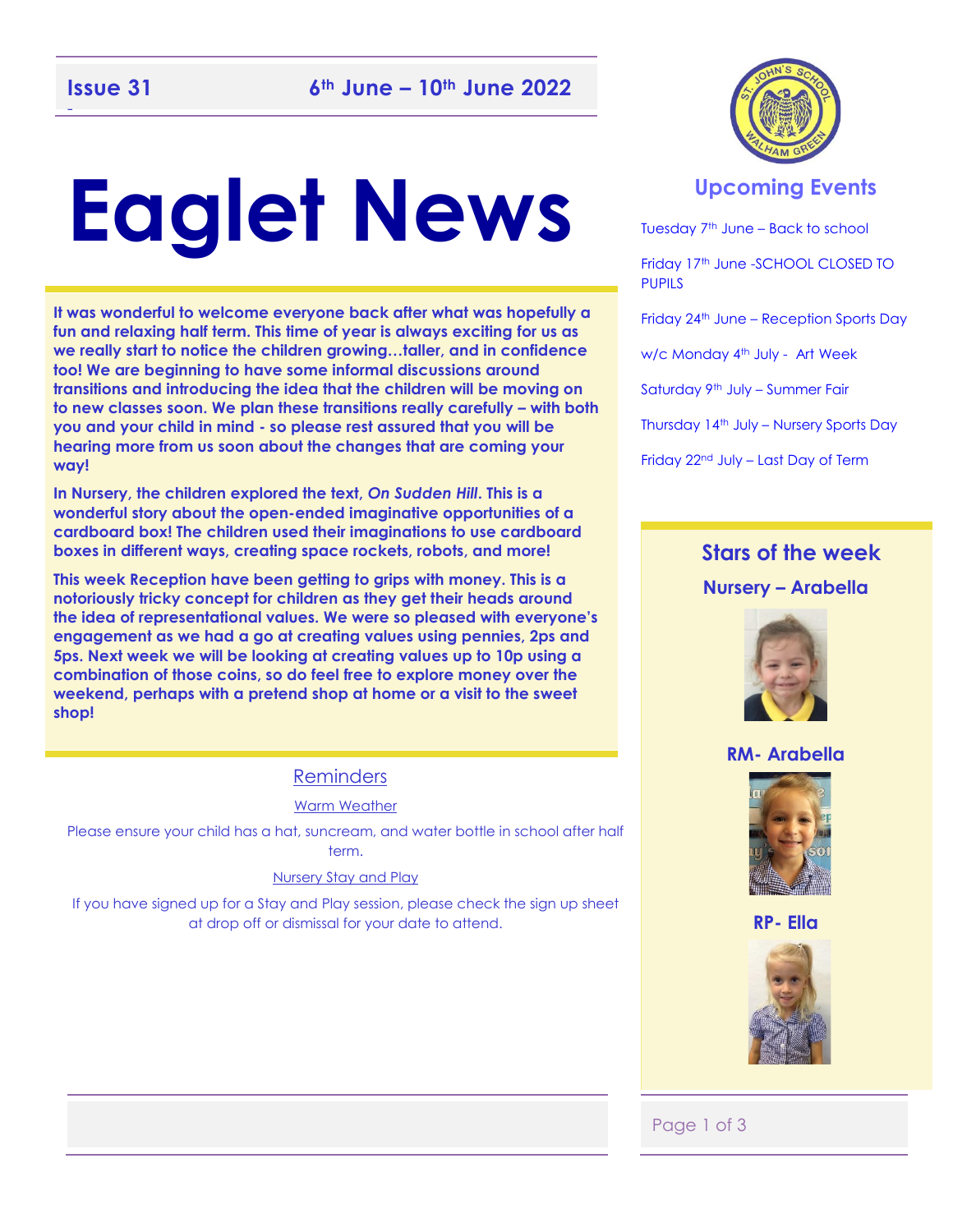## **Reception**

### **Our learning**

**This week in pictures**



*Reception have been role-plating shop keeper and customer to practice counting money.* 

### **Next week**

 Personal, Social and Emotional Development We will continue to learn about our bodies and labelling body parts. Communication, Language and Literacy We will be working on writing our own stories. **Mathematics** We will continue to look at money and creating different values up to 10p. **Expressive Art and Design We will be creating our own story characters and creating illustrations to develop our imaginative drawing skills.** 







### Page 2 of 3